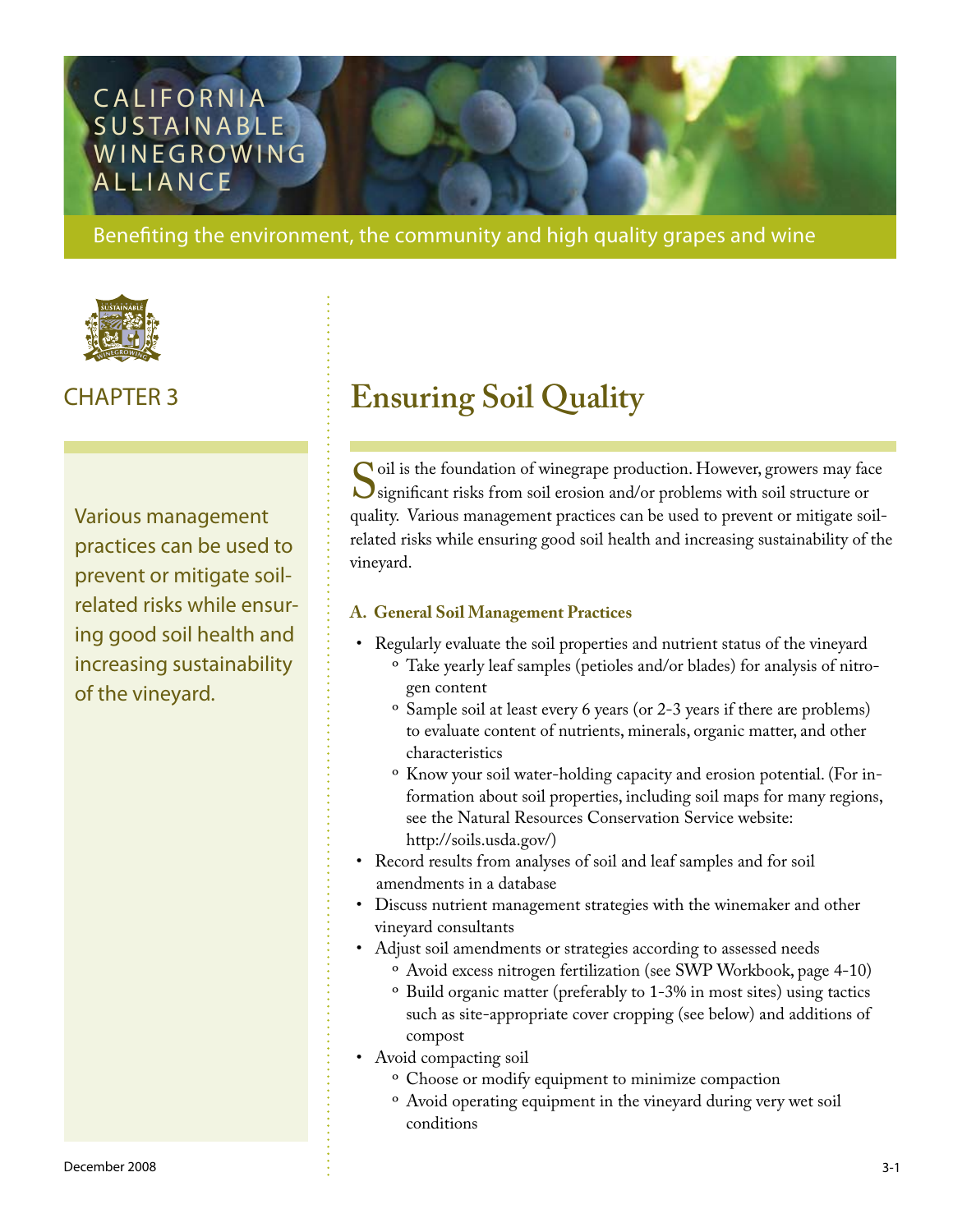Planting and maintaining cover crops is a key tool for protecting and enhancing soil quality in vineyards.

- Minimize potential for erosion and improve soil structure •
	- <sup>o</sup> Implement erosion control methods (See Chapter 2: Assuring Water Quality)
	- <sup>o</sup> Plant cover crops, as explained below

#### **B. Choosing Methods for Nutrient Analysis: Why, When, and How Much?**

Nutrient sampling is crucial for evaluating vineyard and plant health, timing amendments and other soil-related interventions, and troubleshooting nutritional problems. Growers who invest in sampling for nutrients and interpreting the results from analyses can make informed choices for soil management, thereby avoiding risks from over or under-use of amendments. Opinions differ about the most reliable methods for measuring the nutritional status of the vineyard (see **Table 3.1**). Although petiole (stem) sampling and analysis has been the most widely accepted method for assessing the nutritional status of grapevines, it may be inadequate for determining nitrogen levels. Soil sampling may be preferred for a more thorough analysis.

#### **Table 3.1 Methods for Nutrient Analysis**

| <b>Technique</b>       | <b>Benefits &amp;</b><br><b>Disadvantages</b>                                                                   | <b>Sample Timing &amp;</b><br>Size                                                                                       | *Approximate Cost<br>for Analysis                               |
|------------------------|-----------------------------------------------------------------------------------------------------------------|--------------------------------------------------------------------------------------------------------------------------|-----------------------------------------------------------------|
| Petiole<br>Analysis    | Standard<br>method; must be<br>analyzed im-<br>mediately after<br>picking; may not<br>be good for N<br>analysis | At bloom each year;<br>include at least 75<br>petioles per average-<br>sized block                                       | \$32.00 per sample<br>(complete analysis)                       |
| Leaf Blade<br>Analysis | Good for ana-<br>lyzing nitrogen,<br>but not good for<br>other nutrients;<br>controversial                      | At bloom or vera-<br>sion each year;<br>include at least 75<br>leaf blades per aver-<br>age-sized block                  | \$32.00 per sample<br>(complete analysis)                       |
| Soil Sam-<br>pling     | Provides more<br>comprehensive<br>information; may<br>be costly and<br>difficult                                | Every 5-6 years or<br>more (every 2-3<br>years if problems);<br>include at least 15-<br>20 cores per 20-40<br>acre block | $$13.00-\$32.00$ per<br>sample (depending<br>on factors tested) |

\*Source: A&L Western Laboratories, Inc. Costs will vary by vendor.

#### **C. Cover Crops and Their Multiple Benefits**

Planting and maintaining cover crops is a key tool for protecting and enhancing soil quality in vineyards. Cover crops provide numerous benefits, including reducing soil erosion, adding nutrients, protecting and improving soil structure, retaining and improving soil moisture, increasing organic matter, improving the quality of nutrients in the soil, sequestering carbon, and providing habitat for beneficial insects (Ingles, et al., 1998). (See **Figure 1**.)

Cover crops are usually classified by temporal occurrence, divided into annuals (winter or summer) that last up to one year or perennials that last at least three years. Alternatively, cover crops may be classified by vegetative type, such as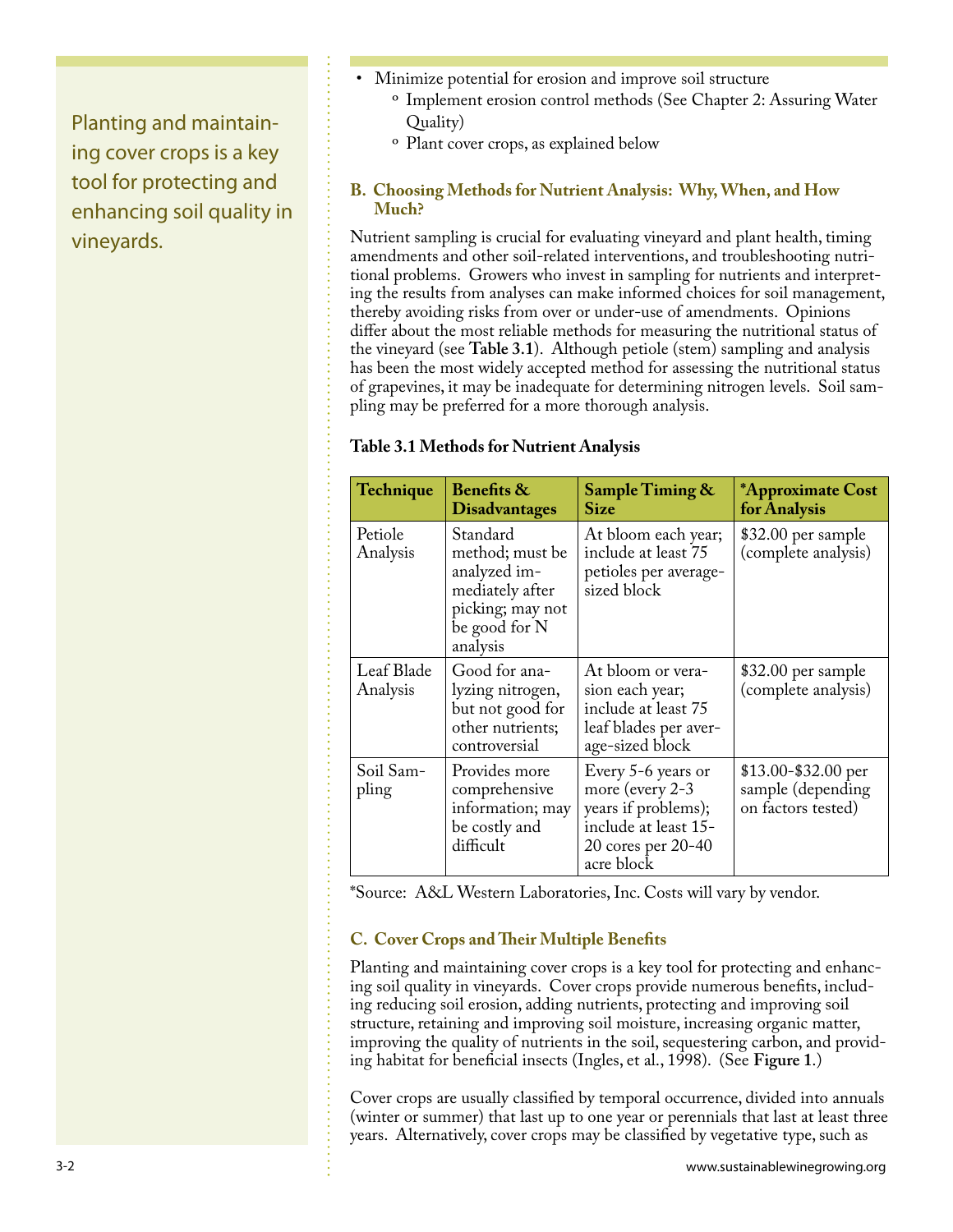legumes (e.g., clovers and vetches), grasses (e.g., barley and fescue), or managed native vegetation. The type of cover crop used should be based on the desired effect(s).

Winter covers are planted in late summer or fall to provide soil cover during the winter. To increase soil nutrients, for instance, legumes such as clovers, vetches, medics, or field peas may be mixed with cereals like rye, oats, or wheat. Summer covers are typically used as part of crop rotations and for soil enrichment (Sullivan, 2003). To prevent erosion, grasses are considered the most cost-effective cover crop.

A significant benefit of cover crops is the supplement of organic matter (Ingles, et al., 1998; Sullivan, 2003). In addition, some cover crops may prevent leaching of soil nitrate by storing it during the wet season. Other nutrients stored by cover crops include phosphorous, potassium, calcium, magnesium and sulfur. Cover crops can aid in weed management by utilizing light and

space otherwise used by weeds. Some varieties of mustards may also reduce the development of nematodes. Some cover crops enhance the appearance of a vineyard, especially when they are in bloom (Ingles, et al., 1998;



Sullivan, 2003). **Figure 1:** Cover crops and their functions (Thrupp, 2004)

In addition to expected benefits, considerations for selecting cover crops should include geographical location, topography, soil, climate, and water availability.

#### **D. Potential Drawbacks of Cover Crops**

Possible adverse consequences of cover cropping include undesired competition with vines for water and nutrients – although some competition may be acceptable or even desirable. Some cover crops, such as those that grow under-the-vine, can create habitats conducive to increased populations of rodent pests. Other cover crops may reseed in undesired places, essentially becoming weeds. Cover crops can also reduce the solar warming of soil, increasing the risk of frost damage to vines during the spring. This risk can be mitigated by planting cover crops in alternate rows, selectively using overhead irrigation, or timely mowing. In general, the benefits of cover crops outweigh these potential concerns.

Costs associated with cover cropping depend on the type of cover crop used, existing infrastructure such as irrigation systems and type of machinery used, and prices of inputs such as seeds, labor, and water. Because cover crops have many functions, quantifying the value of their benefits is complex. (See UC Davis Cost and Return Studies at [http://coststudies.ucdavis.edu/current.php.](http://coststudies.ucdavis.edu/current.php))

In addition to expected benefits, considerations for selecting cover crops should include geographical location, topography, soil, climate, and water availability.